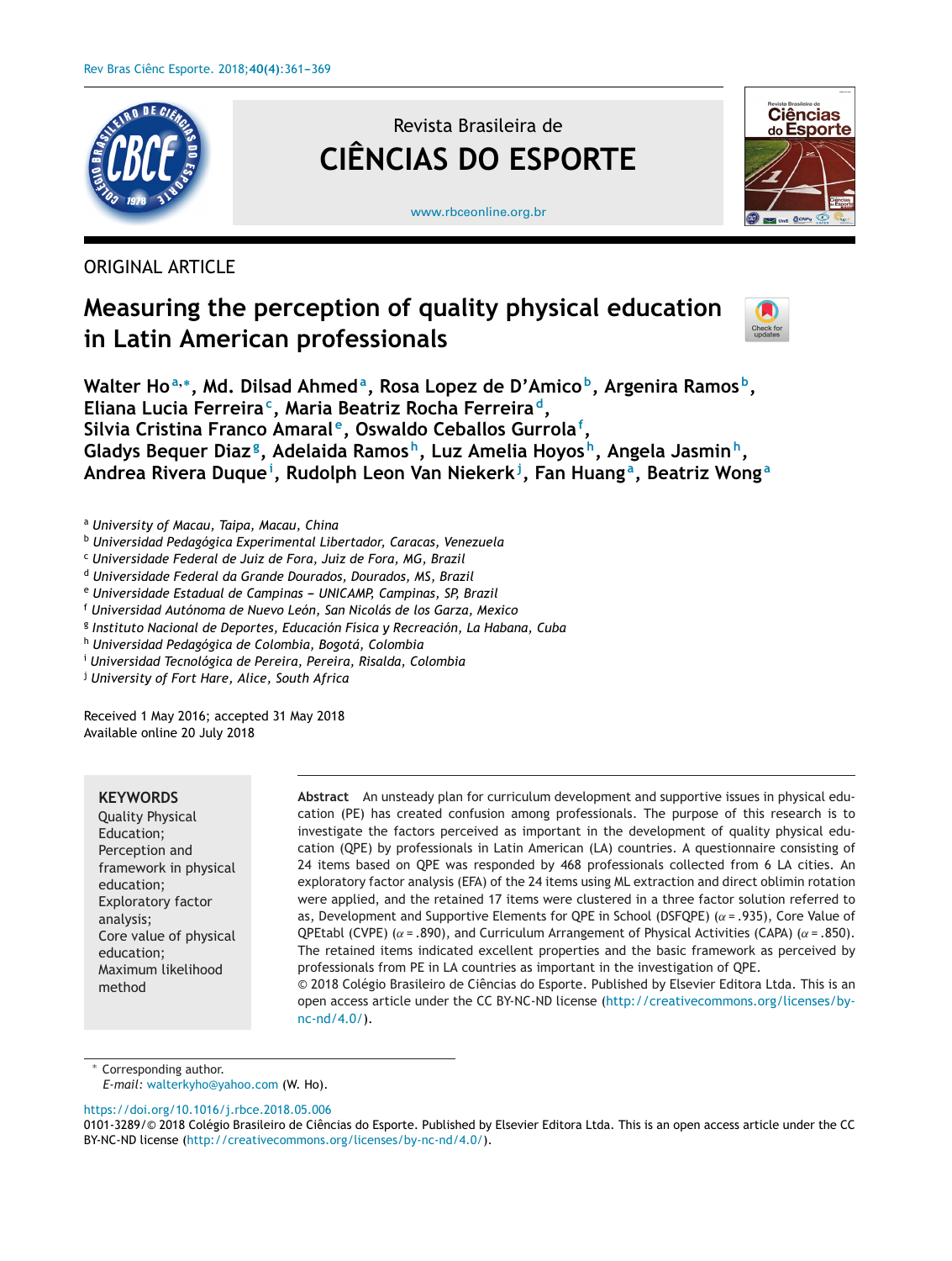## **PALAVRAS-CHAVE**

Educacão Física de Qualidade; Percepcão e enquadramento em educacão física; Análise fatorial exploratória; Valor fundamental da educação física; Método de máxima verossimilhança

## **PALABRAS CLAVE**

Educación Física de calidad; Percepción y marco en la educación física; Análisis factorial exploratorio; Valor fundamental de la educación física; Método de máxima verosimilitud

## **Medindo a percepc¸ão de profissionais latino-americanos sobre a qualidade da educac¸ão física**

**Resumo** Um plano instável para o desenvolvimento de currículos e questões de apoio na educação física (PE) criou confusão entre os profissionais. O objetivo desta pesquisa é investigar os fatores percebidos como importantes no desenvolvimento da educação física de qualidade (QPE) por profissionais de países da América Latina (AL). Um questionário composto por 24 itens com base no QPE foi respondido por 468 profissionais coletados em 6 cidades da América Latina. Uma análise fatorial exploratória dos 24 itens usando extração ML e rotação obliminar direta foram aplicados, e os 17 itens retidos foram agrupados em uma solução de três fatores denominada Elementos de Desenvolvimento e Suporte para QPE na Escola (DSFQPE) ( $\alpha$  = 0,935), Valor essencial do QPE (CVPE) ( $\alpha$  = 0,890) e Arranjo Curricular das Atividades Físicas (CAPA) ( $\alpha$ = 0,850). Os itens retidos indicaram propriedades excelentes e o referencial básico percebido pelos profissionais de EF em países da América Latina como importante na investigação do PEQ. © 2018 Colégio Brasileiro de Ciências do Esporte. Publicado por Elsevier Editora Ltda. Este é um artigo Open Access sob uma licença CC BY-NC-ND ([http://creativecommons.org/licenses/](http://creativecommons.org/licenses/by-nc-nd/4.0/) [by-nc-nd/4.0/\)](http://creativecommons.org/licenses/by-nc-nd/4.0/).

## **Midiendo la percepción de profesionales latinoamericanos acerca de la Calidad de la Educación Física**

**Resumen** Un plan inestable para el desarrollo curricular y aspectos de apoyo para la educación física (EF) han creado confusión entre los profesionales. El propósito de esta investigación es investigar los factores percibidos como importantes en el desarrollo de la educación física de calidad (EFC) por profesionales en países de América Latina (AL). Un cuestionario que consta de 24 ítems basados en EFC fue respondido por 468 profesionales recolectados en 6 ciudades de LA. Se aplicó un Análisis factorial exploratorio de los 24 ítems que utilizan extracción ML y rotación oblicua directa, y los 17 ítems retenidos se agruparon en una solución de tres factores denominada Elementos de desarrollo y de apoyo para EFC en la escuela (EDAEFC) ( $\alpha$  = 0,935); Valor principal de EFC (CVPE) ( $\alpha$  = 0,890) y Arreglo del plan de actividades físicas (CAPA) ( $\alpha$  = 0,850). Los ítems retenidos indicaron excelentes propiedades y el marco básico es percibido por los profesionales de EF en los países de AL como importante en la investigación de EFC. © 2018 Colégio Brasileiro de Ciências do Esporte. Publicado por Elsevier Editora Ltda. Este es un artículo Open Access bajo la licencia CC BY-NC-ND ([http://creativecommons.org/licenses/](http://creativecommons.org/licenses/by-nc-nd/4.0/) [by-nc-nd/4.0/\)](http://creativecommons.org/licenses/by-nc-nd/4.0/).

## **Introduction**

Quality physical education involves various developmental aspects in education, such as content knowledge in sport activities, curriculum, instruction and assessment, as well as the development of supportive factors, such as venues, training of professional personnel, opportunities for extended learning, policy for inclusion, gender balance and equality in education. The complexity in coordinating these aspects for quality reform programs in PE requires careful planning, understanding and experimental processes in schools. ''How well?'', ''what has been achieved?'' and ''what are the essential elements for quality works?'' are questions that should be frequently considered. The desire to obtain these answers has motivated the search for quality improvement, which comprises the area of concerns. There is a common justification for the role of PE in the school curriculum based on its contribution to children's health and fitness ([Ahmed](#page-7-0) [Dilsad](#page-7-0) et [al.,](#page-7-0) [2017\);](#page-7-0) however, the extent to

which this rationale is accurate is arguable [\(Ahmed](#page-7-0) [Dilsad](#page-7-0) et [al.,](#page-7-0) [2016,](#page-7-0) [2017\)](#page-7-0) and has seldom been investigated. Nevertheless, in support of this statement, there appears to be some truth in the supposition because PE is commonly highlighted as a significant contributor to help young individuals achieve their daily engagement in physical activity ([Ahmed](#page-7-0) [Dilsad](#page-7-0) et [al.,](#page-7-0) [2017;](#page-7-0) [López](#page-7-0) [Sánchez](#page-7-0) et [al.,](#page-7-0) [2017\).](#page-7-0) Therefore, many worldwide organizations, such as the United Nation Educational, Scientific and Cultural Organization (UNESCO), World Health Organization (WHO), International Society for Sports Sciences and Physical Education (ICSSPE), and International Society for Comparative Physical Education and Sports (ISCPES) have developed recommendations regarding how to jointly solve this problem worldwide to ensure a common strategy could be upheld.

When these questions are posed to examine the developmental condition of PE in Latin American countries, the recent studies provide evidence with good legislative support to protect children's rights to PE. In Venezuela, for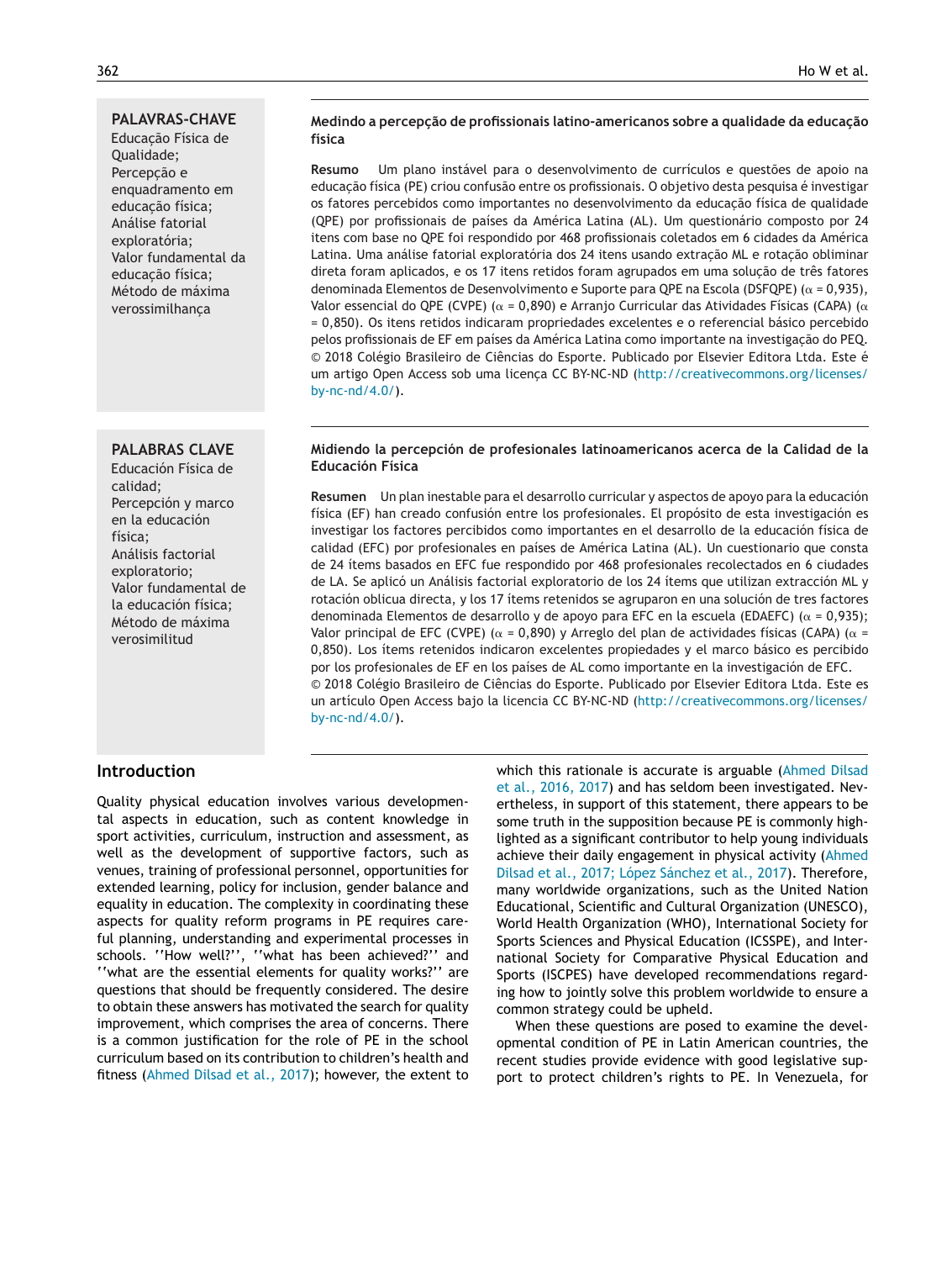example, physical education is a compulsory academic subject in the national curriculum and is included in all levels of the Bolivarian education system ([López](#page-8-0) et [al.,](#page-8-0) [2014\).](#page-8-0) Physical education became an important subject in Brazil when the Ministry of Education published a document in late 1990s to encourage the development of physical education in schools as an appreciation of a body movement culture in different regions of the country ([Guimaraes,](#page-8-0) [2009\).](#page-8-0) In Cuba, the right of all citizens to have access to sport activities is clearly stated in the 1976 Cuban Constitution, which indicates that ''Everyone has the right to PE, sports and recreation.

## **Current research**

In the evaluation of the work on curriculum, teaching and other associated educational elements, the development in Latin American countries reflected hesitance. For example, [Hardman](#page-8-0) [\(2008\)](#page-8-0) reported the comment from Venezuelan delegates that there was ''national policy (but) the government did not take care of it; there were laws but they were not followed (p. 9)''. He also commented on the implementation of the PE curriculum in Latin American countries, and although PE was ''a compulsory subject'', as a timetable allocation was included, it was not legally enforced; thus, the presentation of PE in schools was ''generally minimal or low'' ([ICSSPE,](#page-8-0) [2015,](#page-8-0) p. 3, [Bravo](#page-7-0) et [al.,](#page-7-0) [2016\).](#page-7-0) Latin America countries indicated that the practice of PE was ''without fixed rules'' in the allocation of curriculum time for PE. The [UNESCO](#page-8-0) [\(2013\)](#page-8-0) report regarding the status of physical education in schools is presented in [Table](#page-3-0) 1. The time allocated for PE substantially varies according to the country, with as much as 183 min per week in Cuba to as little as 75 min per week in Mexico. The overall arrangement for Latin American countries ranked behind Europe. The time allocated for PE in Latin American countries is comparable with Asian and African countries. However, European countries exhibit consistent time allocations for PE among all countries represented.

The World Wide Survey of School PE [\(UNESCO,](#page-8-0) [2013\)](#page-8-0) reported 96% on the prescribed National PE Curricular in Latin America, which was the highest percentage in all continents investigated, with Europe at 94%, the Middle East at 93% and Asia at 90%. Nevertheless, there appears to be a lack of guidance within the Latin American countries to inform teachers regarding how schools may function in the best approach to achieve these goals. Opportunities for exercises were available; however, the cancelation rate for PE classes negates these initiatives. Latin American countries had the highest cancelation rate (52%) for PE lessons compared with countries in Europe (31%) and Asia (33%) ([UNESCO,](#page-8-0) [2013\).](#page-8-0)

Within this context, this research aims to determine how PE professionals in Latin America perceived the quality issues regarding PE, their knowledge and priority of essential elements in quality programs and their perceptions of the teaching, planning, decision making and preparation of professionals who are training as teachers in PE. The present paper focused on what and how to prioritize the process for improvements and recommendations to structure quality PE programs in Latin America.

## **Methods**

## **Participants**

A survey was conducted in 2013. After ethics approval was granted by the University of Macau (first author's institution), the Principal Investigator (PI) discussed the methodology and purposes of the study with co-authors and colleagues from Latin America. Thereafter, the co-authors proposed the research to their own university and receive permission from all other universities/schools/institutions in their city to collect data from the identified professionals. A scale was developed as a strategy for data collection. Physical education teachers and sport professionals from schools and universities were invited to participate in the study. The data collection included information sheets for participants, a consent form and the questionnaires. Four hundred sixty-eight participants completed the questionnaire. The details of the sample according to the city of origin are presented in [Table](#page-3-0) 2.

#### **Item generation and content validity**

An instrument, the Professional Perceptions Toward Quality Physical Education (PPTQPE), was developed for this study based on the reviewed literature of [Arar](#page-7-0) [and](#page-7-0) [Rigbi](#page-7-0) [\(2009\),](#page-7-0) [Guan](#page-8-0) et [al.](#page-8-0) [\(2005\),](#page-8-0) [Ho](#page-8-0) et [al.](#page-8-0) [\(2017\),](#page-8-0) [Keating](#page-8-0) [and](#page-8-0) [Silverman](#page-8-0) [\(2004\),](#page-8-0) [Song](#page-8-0) [and](#page-8-0) [Chen](#page-8-0) [\(2012\)](#page-8-0) and [Subramaniam](#page-8-0) [and](#page-8-0) [Silverman](#page-8-0) [\(2007\);](#page-8-0) it was verified using a content validity procedure as suggested by [Lynn](#page-8-0) [\(1986\).](#page-8-0) Existing instruments were not considered because they tend to be constructed within a specific cultural environment and setting, which may create idiosyncratic problems as a result of the formulation of items that relate to the specific culture [\(Poortinga,](#page-8-0) [1989\).](#page-8-0) To develop the questionnaire, the research group used references as primary literature sources from the QPE Guidelines developed by the National Association for Sport and PE in 2004, the Technical Information on Quality Physical Education and Practical Works of PE in class from the [NASPE](#page-8-0) [\(2004\),](#page-8-0) the 2005 UNESCO report on QPE, the [ICSSPE,](#page-8-0) [2010](#page-8-0) International Position Statement on Physical Education and the preliminary works of the ICSP in 2010 on the development of International Benchmarks for PE Systems. The content validity of (PPTQPE) in this study was assessed to determine whether all important aspects were covered, identified or essential, as well as to exclude items undesirable to a particular construct domain ([Straub](#page-8-0) et [al.,](#page-8-0) [2004\).](#page-8-0) [Lynn's](#page-8-0) [\(1986\)](#page-8-0) two-stage process for content validity was adopted. The two-stage process included *developmental* and judgment *stages*.

*The developmental stage.* The first stage focused on defining PPTQPE, generating content domains in each component, and developing an item pool for each domain. Two methods were employed to generate content domains and relevant items. The first method requires pooling relevant items from previous studies on the topic and subsequently generating new items. The second method is initiated by gathering items and domains from target respondents. The advantage of employing both methods to generate content domains and items in each domain is that it ensures that all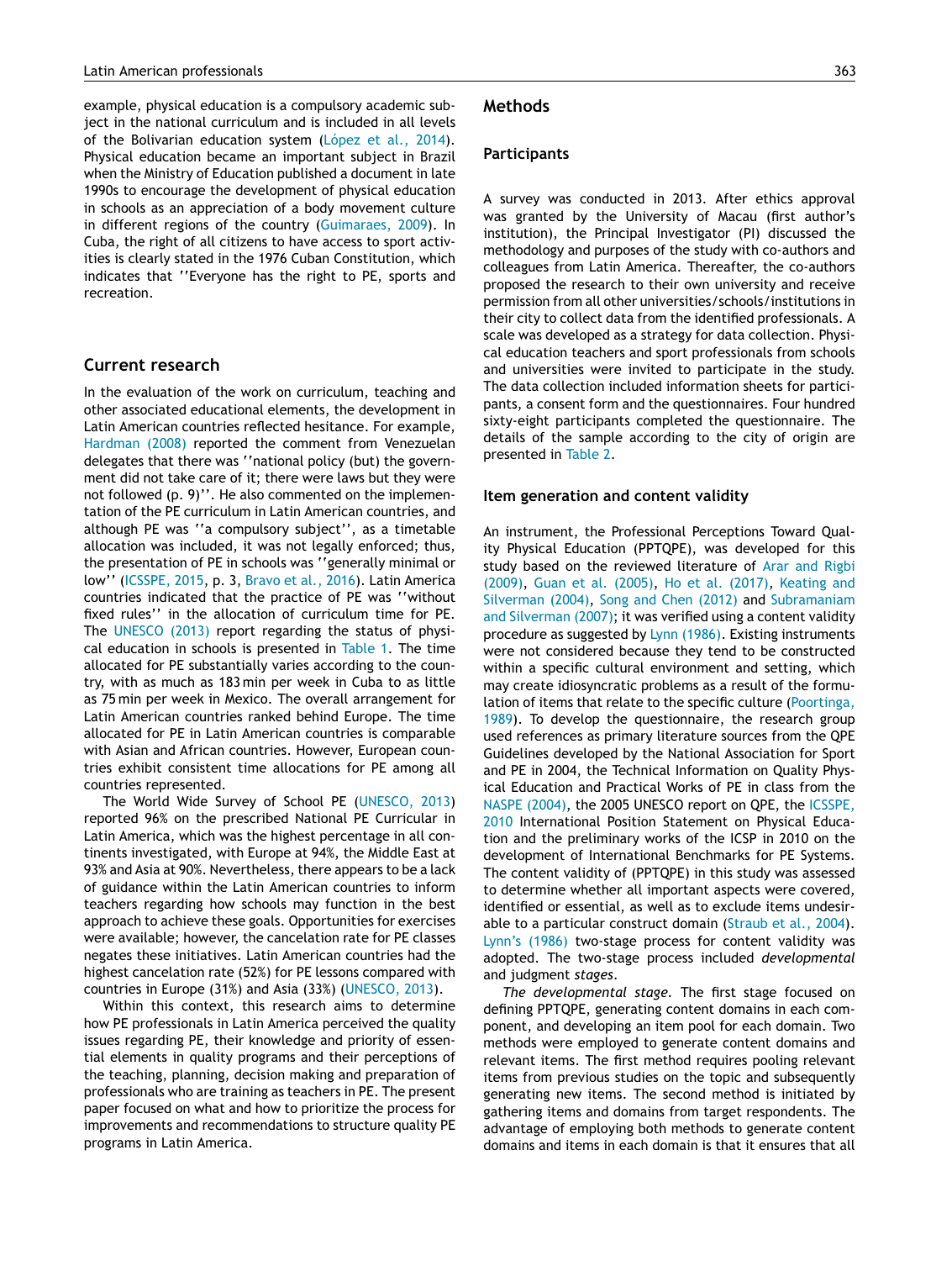| Table T<br>Allocation of PE curriculum time in regions (mean minutes per week). |              |            |              |             |              |              |              |  |  |
|---------------------------------------------------------------------------------|--------------|------------|--------------|-------------|--------------|--------------|--------------|--|--|
| Latin America                                                                   | Min per week | Europe     | Min per week | Asia        | Min per week | Africa       | Min per week |  |  |
| <b>Brazil</b>                                                                   | 110          | Luxembourg | 142          | China       | 105          | Ethiopia     | 225          |  |  |
| Chile                                                                           | 135          | Andorra    | 165          | Kazakhstan  | 115          | South Africa | 58           |  |  |
| Colombia                                                                        | 120          | Poland     | 156          | Hong Kong   | 90           | Gabon        | 150          |  |  |
| Cuba                                                                            | 183          | England    | 120          | India       | 60           | Guinea       | 100          |  |  |
| Mexico                                                                          | 75           | France     | 220          | Japan       | 125          | Lesotho      | 110          |  |  |
| Venezuela                                                                       | 90           | Germany    | 135          | South Korea | 120          | Libya        | 125          |  |  |

<span id="page-3-0"></span>**Table 1** Allocation of PE curriculum time in regions (mean minutes per week).

*Source*: [UNESCO-NWCPEA:](#page-8-0) [World-wide](#page-8-0) [Survey](#page-8-0) [of](#page-8-0) [School](#page-8-0) [PE](#page-8-0) [\(2013\).](#page-8-0)

**Table 2** Number of participants in the QPE survey.

| Country       | City             | Primary school PE teacher | Secondary school PE teacher | Teacher in universities | Total |
|---------------|------------------|---------------------------|-----------------------------|-------------------------|-------|
| Brazil        | Campinas         |                           |                             | 48                      | 58    |
| <b>Brazil</b> | Minas Gerais     | 14                        | 18                          | 57                      | 89    |
| Colombia      | Bogotá & Pereira | 11                        | 4                           | 56                      |       |
| Cuba          | Havana           |                           | 12                          | 29                      | 54    |
| Mexico        | Monterrey        | 18                        | 20                          | 42                      | 80    |
| Venezuela     | Maracay          | 34                        | 34                          | 48                      | 116   |

relevant items and possible content domains are considered at the initiation of instrument development ([Ho](#page-8-0) et [al.,](#page-8-0) [2017;](#page-8-0) [Keating](#page-8-0) [and](#page-8-0) [Silverman,](#page-8-0) [2004\).](#page-8-0) The items comprised descriptive statements; thus, the authors extensively reviewed the items in the existing literature and subsequently related them to the context in their own country. This process resulted in the initial dimensions proposed, namely: the PE status, PE curriculum in schools, physical education teachers and their qualifications, infrastructure required for running PE, teaching in PE, benefits of PE, and current challenge for PE. Items from the literature reviews were subsequently generated to enable the assessment of each of the seven content domains, and 24 items regarding the (PPTQPE) were identified by the authors. The items generated were also assessed in terms of their clarity and readability.

*The judgment stage*. The three professionals were invited to determine the face validity and to indicate whether the questionnaire provided appropriate descriptions regarding the study purpose and content area. The team also assessed the questionnaire in terms of the feasibility, readability, consistency of style, formatting, clarity of the language used and domain validity. The adoption of these procedures was introduced by [DeVon](#page-7-0) et [al.](#page-7-0) [\(2007\),](#page-7-0) [Haladyna](#page-8-0) [\(1999\)](#page-8-0) and [Trochim](#page-8-0) [\(2001\).](#page-8-0) A quantitative sorting-process was conducted to determine whether the statements fit the instrument in regards to the assessment of the PPTQPE school settings and whether the statements were consistent with the seven corresponding dimensions. They were asked to indicate whether the statement should be included using a 3-point scale with 1 = *No*, 2 = *Maybe*, and 3 = *Yes*, as well as how confident they were regarding the inclusion of an item (*1* = *Not Very Sure*; 2 = *Sure*; and *3* = *Very Sure*). A minimum of two of the three judges were required to agree that a statement belonged to the instrument (where 3 = *Yes*), and the mean confidence score was required to be greater than 2.0 (where 2 > *Sure*) [\(Ho](#page-8-0) et [al.,](#page-8-0) [2017\).](#page-8-0) The judges were also asked to associate each of the 24

items with one of the seven dimensions and to indicate how confident they were that their selection was related to the particular content domain. The rating scales and criteria for domain validity were the same as the item validity criteria. As a result, two items were revised, and one of the items was moved to a different content domain. Thus, 24 items were maintained in the instrument and classified into the seven original dimensions. The six volunteer students were subsequently invited to verify the item validity and domain validity based on the experts' classification (Ho et al, 2017). The same procedures and regulations were adopted. As a result, no modifications were required for the items.

It comprises two sections. In the first section, they were asked to indicate how strongly they agreed with each statement with regards to Quality Physical Education in schools in their respective Latin America country. They were asked to respond on a 6-point, positively packed, agreement rating scale. This response scale included two negative and four positive agreement responses with identical scores (e.g., Strongly Disagree = 1, Mostly Disagree = 2, Slightly Disagree = 3, Moderately Agree = 4, Mostly Agree = 5, and Strongly Agree = 6). Positively packed rating scales have been demonstrated to generate discrimination in the context of social desirability [\(Brown,](#page-7-0) [2004;](#page-7-0) [DeVellis,](#page-7-0) [2003;](#page-7-0) [Ho](#page-7-0) et [al.,](#page-7-0) [2017;](#page-7-0) [Lam](#page-7-0) [and](#page-7-0) [Klockars,](#page-7-0) [1982;](#page-7-0) [Song](#page-7-0) [and](#page-7-0) [Chen,](#page-7-0) [2012\).](#page-7-0) The second section comprised the personal demographic information of the participants.

#### **Data analysis**

In the complete data set, only .46% was missing cases, and 99.54% of the available data were subjected to statistical analysis. This procedure followed the description as suggested by [Dempster](#page-7-0) et [al.](#page-7-0) [\(1977\)](#page-7-0) regarding missing values at 5%. The data were verified and deemed acceptable for further analysis. Both statistical and empirical techniques were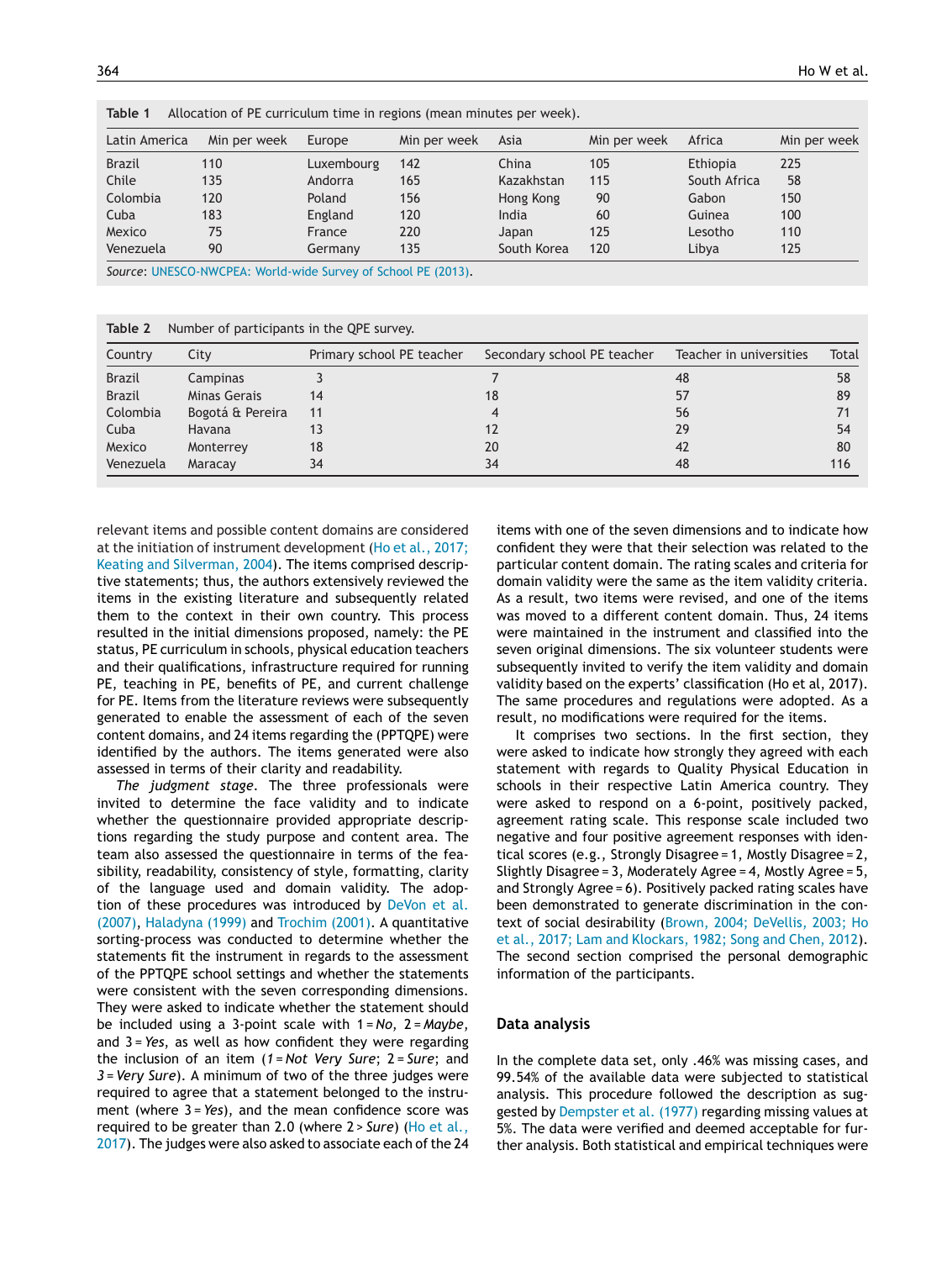<span id="page-4-0"></span>used to select the items. Twenty-four items were subjected to descriptive and frequency analyses. An Exploratory Factor Analysis (EFA) with Maximum Likelihood extraction and Direct Oblimin rotation was adopted to examine the structure. A reliability analysis (Cronbach's alpha) was performed to assess the contribution of each item to its respective factor. Table 3 presents the 24 questions with the mean and standard deviation scores of each item.

## **Results**

## **Preliminary analysis**

To determine the number of factors, several criteria, including the differences between the adjacent eigenvalues, scree plot and differences in the percentage of variance accounted for, were used. A solution with three factors

| Table 3      | Descriptive statistics and item-wise descriptions of data.                                                                                                                                                                      |      |           |
|--------------|---------------------------------------------------------------------------------------------------------------------------------------------------------------------------------------------------------------------------------|------|-----------|
| Items no.    | Items descriptions                                                                                                                                                                                                              | Mean | <b>SD</b> |
| $\mathbf{1}$ | Physical Education is the most effective means of equipping children<br>with the skills, attitudes, values, knowledge                                                                                                           | 5.36 | 1.01      |
| 2            | Physical Education should be accessible to all children, whatever their<br>ability/disability, sex, age, culture, race/ethnicity, religious, social or<br>economic background.                                                  | 5.81 | .665      |
| 3            | Physical education should be a compulsory subject in school for all<br>children                                                                                                                                                 | 5.79 | .692      |
| 4            | The school should have safe and suitable equipment for physical<br>education lessons                                                                                                                                            | 5.81 | .620      |
| 5            | The school should have safe and suitable facilities for physical<br>education lesson                                                                                                                                            | 5.81 | .611      |
| 6            | The School should have safe and suitable environment for physical<br>education lessons                                                                                                                                          | 5.82 | .583      |
| 7            | The Teacher should be qualified to teach physical education                                                                                                                                                                     | 5.90 | .482      |
| 8            | Different types of physical activities and associated knowledge should<br>form the content through which young people learn                                                                                                     | 5.67 | .685      |
| 9            | Health knowledge should be regarded as one of the major areas of<br>learning                                                                                                                                                    | 5.32 | .958      |
| 10           | Positive sport related attitudes and values should form a major focus in<br>learning                                                                                                                                            | 5.64 | .713      |
| 11           | The teaching and learning of physical education should be fun and<br>enjoyable                                                                                                                                                  | 5.67 | .731      |
| 12           | Students should be given opportunities for active learning in physical<br>education lesson                                                                                                                                      | 5.77 | .623      |
| 13           | Extension physical activity opportunities after-school or<br>extra-curricular/co-curricular activities are essential components in<br>helping students to extend their learning experiences in sport and<br>physical activities | 5.52 | .898      |
| 14           | Physical education is a compulsory subject in schools                                                                                                                                                                           | 4.62 | 1.48      |
| 15           | All schools have safe and suitable equipment for physical education<br>lessons                                                                                                                                                  | 2.42 | 1.13      |
| 16           | All schools have safe and suitable facilities for physical education<br>lessons                                                                                                                                                 | 2.38 | 1.08      |
| 17           | All schools have safe and suitable environment for physical education<br>lessons                                                                                                                                                | 2.52 | 1.15      |
| 18           | All teachers are qualified to teach physical education                                                                                                                                                                          | 3.23 | 1.44      |
| 19           | Different types of physical activities and associated knowledge form the<br>major content in learning                                                                                                                           | 3.94 | 1.39      |
| 20           | Health knowledge is regarded as the major content in learning                                                                                                                                                                   | 3.30 | 1.46      |
| 21           | Positive sport related attitudes and values are taught and form the<br>major content in learning                                                                                                                                | 4.05 | 1.46      |
| 22           | The teaching and learning of physical education is fun and enjoyable                                                                                                                                                            | 4.39 | 1.26      |
| 23           | Students are given opportunities for active learning in physical<br>education lessons                                                                                                                                           | 3.99 | 1.41      |
| 24           | Extension physical activity opportunities, after-school or<br>extra-curricular/co-curricular activities are available to all students to<br>extend their learning experiences in sport and physical activities                  | 3.20 | 1.49      |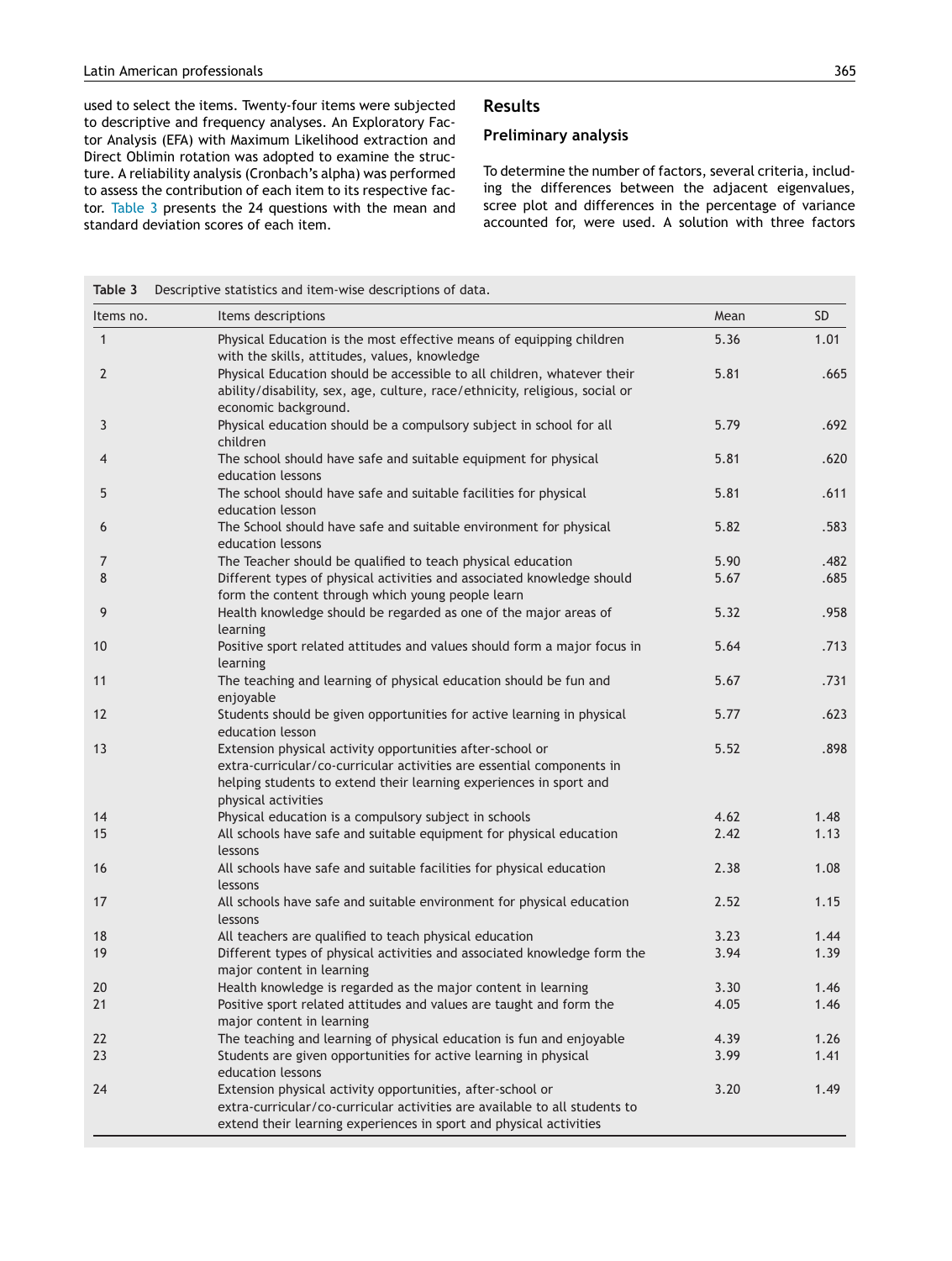(subscales) based on Maximum Likelihood extraction with Direct Oblimin rotation was presented. The factors were identified and referred to as ''Development of Supportive Elements for Quality Physical Education in School (DSE-QPE)'', ''Curriculum Arrangement of Physical Activities (CAPA)'', and ''Core Value of Quality Physical Education (CVQPE)''. These factors had Eigenvalues of 5.031, 4.328 and 1.533, respectively, which explained 57.610% of the variance in the data. The internal consistency (Cronbach's alpha coefficient) for the three subscales was calculated. Of the 24 items, seven items with low factor loadings were excluded from the analysis. Thus, the original set of 24 items was reduced to 17 items, which are listed in [Table](#page-4-0) 3 for reference.

## **Underlying structure of the quality physical education and school sports program (***QPES***)**

The identified 17 items demonstrated good inter-correlation results, as evidenced by the high value (.872) of the Kaiser-Meyer-Olkin Measure of Sampling Adequacy (MSA) and a significant Bartlett's test of sphericity. The MSA is an index used to quantify the degree of inter-correlation among items and the appropriateness of a factor analysis. A measure that calculates a value greater than .50 for the entire matrix or an individual variable indicates the appropriateness of acceptance [\(Field,](#page-7-0) [2000\).](#page-7-0) The results of the factor analysis are presented in [Tables](#page-6-0) 4 and 5. As indicated in [Table](#page-6-0) 4, all items with factor loadings greater than .50 were retained. When the Pattern Matrix (*factor and structure matrix were considered because of cross-loading*) was considered, it appears that the three subscales were determined to retain and reflect the conceptual framework.

## **Internal consistency regarding the perception of quality physical education and sport**

The internal consistency reliability coefficients ( $\alpha$ ) for the three factors ranged from .850 to .935 with an average mean of 2.44 [\(Table](#page-7-0) 5). As shown in [Table](#page-6-0) 4, the Cronbach's alpha coefficients were .935 for the (DSEQPE) scale, .890 for the (CAPA) and .850 for the subscale of (CVQPE). These values indicate that the items were sufficiently consistent within each factor and the model permit meaningful further analysis. The inter-correlations between the three major practices were moderate and ranged from −.010 to .475, with an average of −.010, which indicates that the concepts were relatively independent of each other. The two factors related to quality physical education, including the *DSEQPE* and the *CVQPE*, were strongly correlated (*r* = .475). Descriptive results regarding the factor mean scores were calculated. In general, the professionals had overall positive perceptions.

## **Discussion of findings**

The overarching aim of the study was to determine the perceptions of physical education and sport professionals in 6 Latin American cities regarding quality physical education in school settings. More specifically, the present study was conducted to investigate a framework of analysis for quality physical education and how it was perceived by Latin American professionals. Statistical interpretation of the results indicated that of the 24 items, only 17 items were retained, and the remaining 7 items were excluded from further analysis because of low factor loadings.

Further down to the sub-factors extracted by the EFA, [Ahmed](#page-7-0) [Dilsad](#page-7-0) et [al.](#page-7-0) [\(2016\)](#page-7-0) stress two main goals of physical education: (1) prepare children and youth for a lifetime of physical activity and (2) engage them in physical activity during physical education. These goals represent the lifelong benefits of health-enhancing physical education that enable children and adolescents to become active adults throughout their lives. Therefore, the core value in the development of a quality program for physical education requires the need for students to realize the essence of real physical education and its related principles. The factor Curriculum Arrangement of Physical Activities (CAPA) was associated with the highest concern in this survey. The factor mean (*M* ± SD) was (5.76  $\pm$  .652). The factor also had high reliability ( $\alpha$  = .890). A high mean and high reliability indicated its utmost importance in the realm of quality physical education by professionals. The factor was best described as ''inevitable essentialities'' in this observation for the significant role of curriculum arrangement in the development of learning motives, goal achievement and habit development in the participation of sport and physical activities. The items included content knowledge, learning quality, positive attitudes and values, opportunities for active learning and possibility of extension of learning experiences through after-school or extra-curricular/co-curricular activity participation. In conjunction with this finding, various studies have demonstrated the impact of physical activity and physical education on student attendance, participation and enthusiasm for academic subjects and motivation to learn, as well as reduced problems in discipline and other delinquent issues [\(Pellegrini](#page-8-0) et [al.,](#page-8-0) [1995;](#page-8-0) [Strong](#page-8-0) et [al.,](#page-8-0) [2005\).](#page-8-0) [Le](#page-8-0) [Masurier](#page-8-0) [and](#page-8-0) [Corbin](#page-8-0) [\(2006\)](#page-8-0) identified 10 reasons in support of physical education, in which regular physical activity helps prevent disease, promotes lifetime wellness, combats obesity and promotes lifelong physical fitness. These 10 reasons were similar to the current items in which Quality Physical Education provided unique opportunities for activity, self-management and motor skill development. In the review of these factors of understanding, Latin American professionals in physical education have indicated the importance of these factors in development. Thus, the question arises as to whether government officers are working toward these requests with suitable strategies.

The second factor was referred to as the Core Value of Quality Physical Education (CVQPE) and included items with issues on safety and suitable environments for physical education, fun and enjoyment in learning, opportunities for active participation, suitable sport related content in learning, roles of physical education in schools and after school sport programs. The factor indicated a  $(Mean \pm SD)$ of (3.70  $\pm$  1.49), as well as a reliability of ( $\alpha$  = .890). These factors exhibited suitable reliability; thus, it was expected to be demonstrated by professionals that they were also important to the establishment of quality physical education in schools. The ''Core Values'' may be best viewed as attributes for quality physical education. More specifically, these attributes comprise the prerequisites for the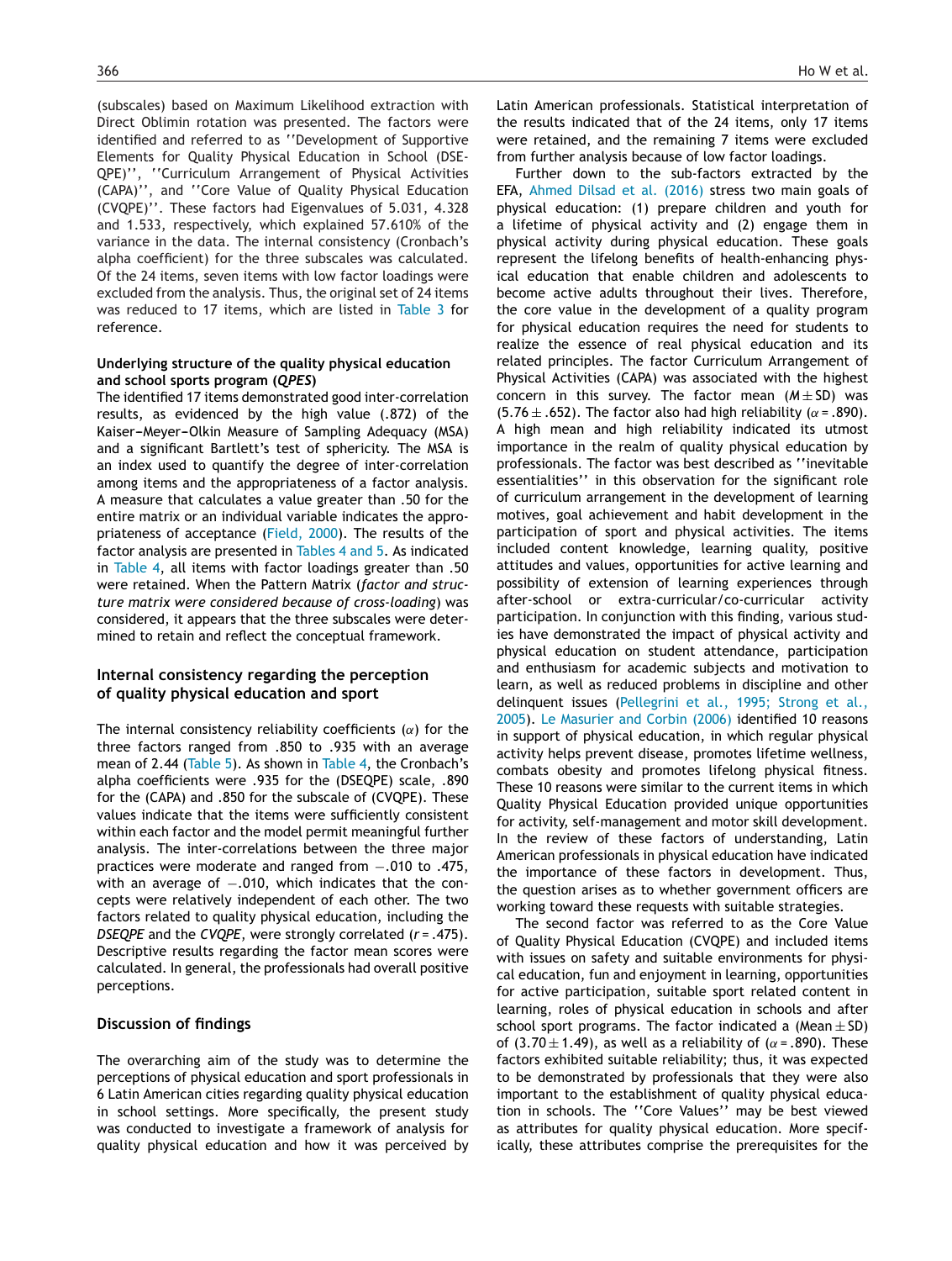<span id="page-6-0"></span>**Table 4** Factor loadings based on the Pattern Matrix and communalities (h2) of the 24 items retained following the Exploratory Factor analysis.

| Items no. | Descriptions of the factors and their items<br>description                                    |      | Descriptive statistics |              | Component |      |      |
|-----------|-----------------------------------------------------------------------------------------------|------|------------------------|--------------|-----------|------|------|
|           |                                                                                               | Mean | SD.                    | $\mathbf{1}$ | 2         | 3    | h2   |
|           | Development of Supportive Elements for Quality                                                |      |                        |              |           |      |      |
|           | <b>Physical Education in School (DSEQPE)</b>                                                  |      |                        |              |           |      |      |
| Item 16   | All schools have safe and suitable facilities for                                             |      |                        | .942         |           |      | .869 |
|           | physical education Lessons                                                                    |      |                        |              |           |      |      |
| Item 15   | All schools have safe and suitable equipment for                                              |      |                        | .891         |           |      | .801 |
|           | physical education lessons<br>All schools have safe and suitable environment for              |      |                        | .855         |           |      | .832 |
| Item 17   | physical education lessons                                                                    |      |                        |              |           |      |      |
|           | <b>Curriculum Arrangement of Physical Activities</b>                                          |      |                        |              |           |      |      |
|           | (CAPA)                                                                                        |      |                        |              |           |      |      |
| Item 7    | The Teacher should be qualified to teach physical                                             |      |                        |              | .823      |      | .681 |
|           | education                                                                                     |      |                        |              |           |      |      |
| Item 12   | Students should be given opportunities for active                                             |      |                        |              | .765      |      | .585 |
|           | learning in physical education lesson                                                         |      |                        |              |           |      |      |
| Item 6    | The School should have safe and suitable                                                      |      |                        |              | .753      |      | .576 |
|           | environment for physical education lessons                                                    |      |                        |              |           |      |      |
| Item 4    | The school should have safe and suitable                                                      |      |                        |              | .752      |      | .593 |
|           | equipment for physical education lessons                                                      |      |                        |              |           |      |      |
| Item 8    | Different types of physical activities and                                                    |      |                        |              | .691      |      | .476 |
|           | associated knowledge should form the content                                                  |      |                        |              |           |      |      |
|           | through which young people learn                                                              |      |                        |              |           |      |      |
| Item 2    | Physical Education should be accessible to all                                                |      |                        |              | .643      |      | .413 |
|           | children, whatever their ability/disability, sex,                                             |      |                        |              |           |      |      |
|           | age, culture, race/ethnicity, religious, social or                                            |      |                        |              |           |      |      |
| Item 3    | economic background.<br>Physical education should be a compulsory subject                     |      |                        |              | .637      |      | .417 |
|           | in school for all children                                                                    |      |                        |              |           |      |      |
| Item 10   | Positive sport related attitudes and values should                                            |      |                        |              | .636      |      | .420 |
|           | form a major focus on learning                                                                |      |                        |              |           |      |      |
| Item 11   | The teaching and learning of physical education                                               |      |                        |              | .620      |      | .395 |
|           | should be fun and enjoyable                                                                   |      |                        |              |           |      |      |
|           | Core Value of Quality Physical Education (CVQPE)                                              |      |                        |              |           |      |      |
| Item 21   | Positive sport related attitudes and values are                                               |      |                        |              |           | .807 | .607 |
|           | taught and form the major content in learning                                                 |      |                        |              |           |      |      |
| Item 19   | Different types of physical activities and associated                                         |      |                        |              |           | .772 | .585 |
|           | knowledge form the major content in learning                                                  |      |                        |              |           |      |      |
| Item 20   | Health knowledge is regarded as the major content                                             |      |                        |              |           | .722 | .607 |
|           | in learning                                                                                   |      |                        |              |           |      |      |
| Item 23   | Students are given opportunities for active                                                   |      |                        |              |           | .678 | .471 |
| Item 24   | learning in physical education lessons                                                        |      |                        |              |           |      |      |
|           | Extension physical activity opportunities,                                                    |      |                        |              |           | .575 | .465 |
|           | after-school or extra-curricular/co-curricular                                                |      |                        |              |           |      |      |
|           | activities are available to all students to extend                                            |      |                        |              |           |      |      |
|           | their learning experiences in sport and physical<br>activities                                |      |                        |              |           |      |      |
|           |                                                                                               |      |                        |              |           |      |      |
|           | Extraction method: maximum likelihood.<br>Rotation method: Oblimin with Kaiser normalization. |      |                        |              |           |      |      |

Rotation converged in 4 iterations.

In bold, items loading.

establishment of healthy physical education lessons. These attributes are substances that have relationships with opportunities, such as schools should have safe and suitable equipment, facilities, and a suitable environment. [Rink](#page-8-0)

et [al.](#page-8-0) indicated that in Schoolwide Physical Activity (2010): ''The cornerstone of a comprehensive school effort to increase the physical activity levels of students is a good physical education program''. As a school subject, physical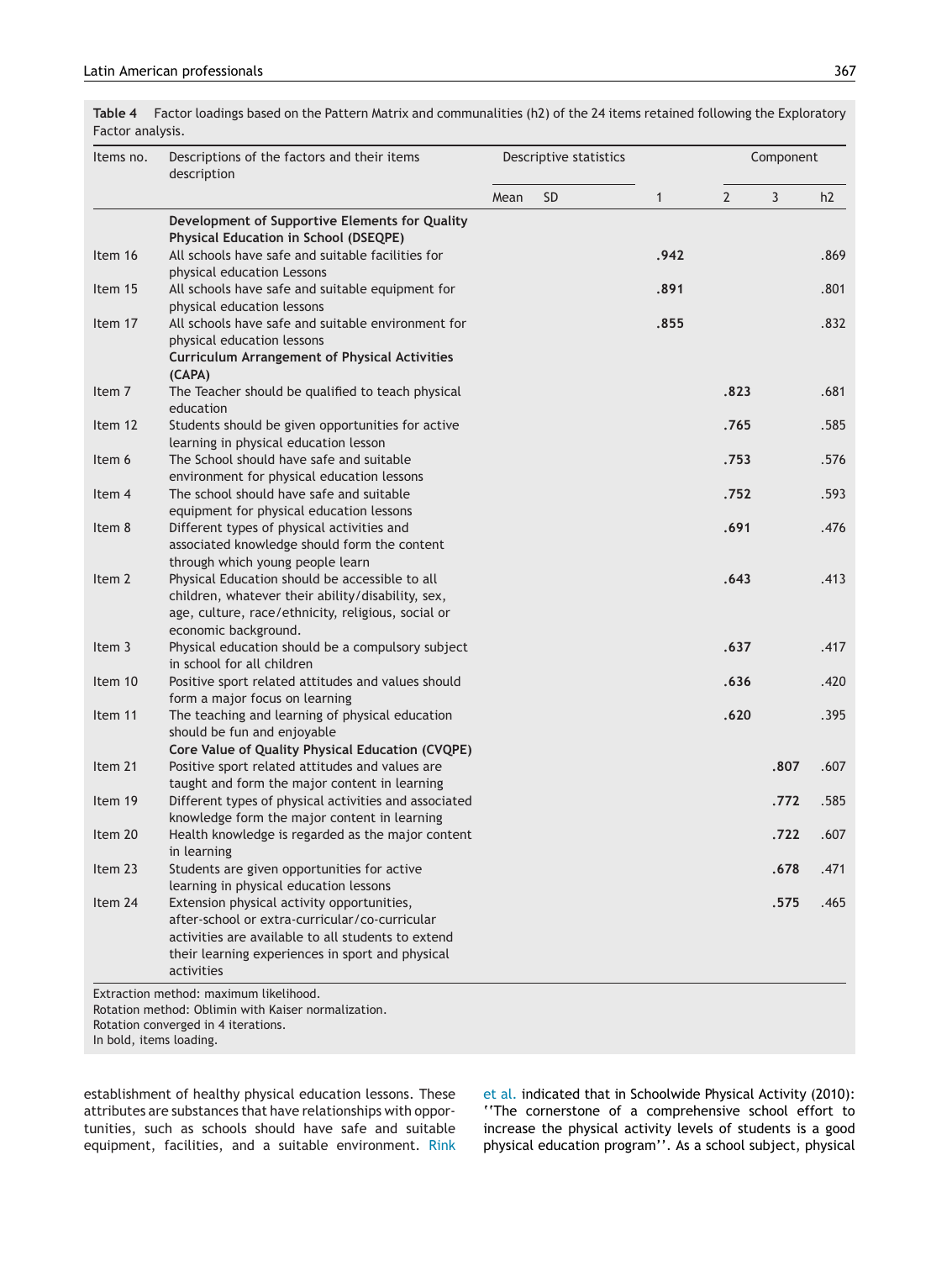<span id="page-7-0"></span>

| Table 5       | Factor correlation matrix. |             |              |                     |      |           |              |
|---------------|----------------------------|-------------|--------------|---------------------|------|-----------|--------------|
| Factor        | <b>DSEOPE</b>              | <b>CAPA</b> | <b>CVQPE</b> | Cronbach's $\alpha$ | Mean | <b>SD</b> | No. of items |
| <b>DSEQPE</b> | 1.000                      | $-.0501$    | .475         | .935                | 2.44 | 1.12      |              |
| <b>CAPA</b>   |                            | 1.000       | $-.010$      | .890                | 5.76 | .652      |              |
| <b>CVQPE</b>  |                            |             | 1.000        | .850                | 3.70 | 1.49      |              |

DSEQPE: Development of Supportive Elements for Quality Physical Education in School; CAPA: Curriculum Arrangement of Physical Activities; CVQPE: Core Value of Quality Physical Education.

Extraction method: maximum likelihood.

Rotation method: Oblimin with Kaiser normalization.

education is focused on teaching school-aged children the science and methods of physically active, healthful living. It is an avenue for engaging in developmentally appropriate physical activities designed for children to develop their fitness, gross motor skills, and health (Ahmed Dilsad et al., 2016).

The final factor was referred to as the Development of Supportive Elements for Quality Physical Education in School (DSFQPE). The factor earned a (Mean  $\pm$  SD) of (2.44  $\pm$  1.12). To interpret this information, it is necessary to determine how the statements were asked. The statements asked whether all schools have suitable and safe facilities, equipment and environments for physical education. It appeared that the participants made an unenthusiastic response to indicate their disagreement. Furthermore, the factor had high reliability ( $\alpha$  = .935) to indicate consistent perceptions among the professionals. Equipment and infrastructure building are essential and basic to physical education development. Poor facilities induce negative feelings and the development of incentive for quality improvements in physical education. This perception may lead to the adaption of the environment in a negative way and reduce the sensitivity toward courage for the quality improvement of physical education. Moreover, negative feelings should be avoided to provide positive incentives for physical education professionals to remain in the job with hope and prospects.

## **Conclusion**

Physical education is considered an important subject in the school curriculum, which aims to contribute to the development of children's physical competence and enhance their social, emotional, cognitive and affective skills (Bailey et al., 2009; Ennis, 2011). Nevertheless, research evidence in Latin America suggests that this criterion is somewhat ambitious and, as a consequence, is rarely achieved during regular physical education lessons (Fairclough, 2003; Ho et al., 2016). This observation likely relates to the narrowness of thought on the quality issue. The quality work of physical education should not be restricted to the thinking of educational factors in curriculum, teaching and assessment; rather, it must arrive with wider consideration of holistic planning from educational factors to supportive issues, policies for inclusion, gender and equality, opportunities for exercises after school hours and the provision of sufficient professionals with suitable knowledge to work in the field. These facts may be reflected in this study as important perspectives if quality issue was the goal of development in the future. Overall, this study was conducted in only 6 Latin American cities, and many metropolitan cities, such as Sao Paulo, Caracas, Lima, and Mexico City, or islands, such as Jamaica and Haiti, were excluded. As a result of the limited sample size, the observations cannot be applied or generalized as common phenomena for quality physical education in Latin America. Nevertheless, this study highlights the concerns regarding and approaches to construct quality physical education in schools, as well as responses to improve the quality.

## **Conflicts of interest**

The authors declare no conflicts interest.

## **References**

- Ahmed Dilsad Md, Ho WKY, Yong LJ. [Adolescence](http://refhub.elsevier.com/S0101-3289(16)30065-8/sbref0005) [age](http://refhub.elsevier.com/S0101-3289(16)30065-8/sbref0005) [transition](http://refhub.elsevier.com/S0101-3289(16)30065-8/sbref0005) [and](http://refhub.elsevier.com/S0101-3289(16)30065-8/sbref0005) [impact](http://refhub.elsevier.com/S0101-3289(16)30065-8/sbref0005) [of](http://refhub.elsevier.com/S0101-3289(16)30065-8/sbref0005) [physical](http://refhub.elsevier.com/S0101-3289(16)30065-8/sbref0005) [activity](http://refhub.elsevier.com/S0101-3289(16)30065-8/sbref0005) [on](http://refhub.elsevier.com/S0101-3289(16)30065-8/sbref0005) [the](http://refhub.elsevier.com/S0101-3289(16)30065-8/sbref0005) [perception](http://refhub.elsevier.com/S0101-3289(16)30065-8/sbref0005) [of](http://refhub.elsevier.com/S0101-3289(16)30065-8/sbref0005) [success,](http://refhub.elsevier.com/S0101-3289(16)30065-8/sbref0005) [self](http://refhub.elsevier.com/S0101-3289(16)30065-8/sbref0005) [esteem](http://refhub.elsevier.com/S0101-3289(16)30065-8/sbref0005) [and](http://refhub.elsevier.com/S0101-3289(16)30065-8/sbref0005) [well](http://refhub.elsevier.com/S0101-3289(16)30065-8/sbref0005) [being.](http://refhub.elsevier.com/S0101-3289(16)30065-8/sbref0005) [J](http://refhub.elsevier.com/S0101-3289(16)30065-8/sbref0005) [Phys](http://refhub.elsevier.com/S0101-3289(16)30065-8/sbref0005) [Educ](http://refhub.elsevier.com/S0101-3289(16)30065-8/sbref0005) [Sports](http://refhub.elsevier.com/S0101-3289(16)30065-8/sbref0005) [2016;124:776](http://refhub.elsevier.com/S0101-3289(16)30065-8/sbref0005)-[84.](http://refhub.elsevier.com/S0101-3289(16)30065-8/sbref0005)
- Ahmed Dilsad Md, Ho WKY, Van Niekerk RL, Morris T, Elayaraja M, Lee K-C, Randles E. [The](http://refhub.elsevier.com/S0101-3289(16)30065-8/sbref0010) [self](http://refhub.elsevier.com/S0101-3289(16)30065-8/sbref0010) [esteem](http://refhub.elsevier.com/S0101-3289(16)30065-8/sbref0010) [goal](http://refhub.elsevier.com/S0101-3289(16)30065-8/sbref0010) [orientation](http://refhub.elsevier.com/S0101-3289(16)30065-8/sbref0010) [and](http://refhub.elsevier.com/S0101-3289(16)30065-8/sbref0010) [health](http://refhub.elsevier.com/S0101-3289(16)30065-8/sbref0010) [related](http://refhub.elsevier.com/S0101-3289(16)30065-8/sbref0010) [physical](http://refhub.elsevier.com/S0101-3289(16)30065-8/sbref0010) [fitness](http://refhub.elsevier.com/S0101-3289(16)30065-8/sbref0010) [of](http://refhub.elsevier.com/S0101-3289(16)30065-8/sbref0010) [active](http://refhub.elsevier.com/S0101-3289(16)30065-8/sbref0010) [and](http://refhub.elsevier.com/S0101-3289(16)30065-8/sbref0010) [inactive](http://refhub.elsevier.com/S0101-3289(16)30065-8/sbref0010) [adolescent](http://refhub.elsevier.com/S0101-3289(16)30065-8/sbref0010) [stu](http://refhub.elsevier.com/S0101-3289(16)30065-8/sbref0010)[dents.](http://refhub.elsevier.com/S0101-3289(16)30065-8/sbref0010) [Cogent](http://refhub.elsevier.com/S0101-3289(16)30065-8/sbref0010) [Psychol](http://refhub.elsevier.com/S0101-3289(16)30065-8/sbref0010) [2017;4:1331602.](http://refhub.elsevier.com/S0101-3289(16)30065-8/sbref0010)
- Arar KH, Rigbi A. [To](http://refhub.elsevier.com/S0101-3289(16)30065-8/sbref0015) [participate](http://refhub.elsevier.com/S0101-3289(16)30065-8/sbref0015) [or](http://refhub.elsevier.com/S0101-3289(16)30065-8/sbref0015) [not](http://refhub.elsevier.com/S0101-3289(16)30065-8/sbref0015) [to](http://refhub.elsevier.com/S0101-3289(16)30065-8/sbref0015) [participate?](http://refhub.elsevier.com/S0101-3289(16)30065-8/sbref0015) [Status](http://refhub.elsevier.com/S0101-3289(16)30065-8/sbref0015) [and](http://refhub.elsevier.com/S0101-3289(16)30065-8/sbref0015) [perception](http://refhub.elsevier.com/S0101-3289(16)30065-8/sbref0015) [of](http://refhub.elsevier.com/S0101-3289(16)30065-8/sbref0015) [physical](http://refhub.elsevier.com/S0101-3289(16)30065-8/sbref0015) [education](http://refhub.elsevier.com/S0101-3289(16)30065-8/sbref0015) [among](http://refhub.elsevier.com/S0101-3289(16)30065-8/sbref0015) [Muslim](http://refhub.elsevier.com/S0101-3289(16)30065-8/sbref0015) [Arab-Israeli](http://refhub.elsevier.com/S0101-3289(16)30065-8/sbref0015) [sec](http://refhub.elsevier.com/S0101-3289(16)30065-8/sbref0015)[ondary](http://refhub.elsevier.com/S0101-3289(16)30065-8/sbref0015) [school](http://refhub.elsevier.com/S0101-3289(16)30065-8/sbref0015) [pupils.](http://refhub.elsevier.com/S0101-3289(16)30065-8/sbref0015) [Sport](http://refhub.elsevier.com/S0101-3289(16)30065-8/sbref0015) [Educ](http://refhub.elsevier.com/S0101-3289(16)30065-8/sbref0015) [Soc](http://refhub.elsevier.com/S0101-3289(16)30065-8/sbref0015) 2009;14:183-202.
- Bailey R, Armour K, Kirk D, Jess M, Pickup I, Sandford R. [The](http://refhub.elsevier.com/S0101-3289(16)30065-8/sbref0020) [educa](http://refhub.elsevier.com/S0101-3289(16)30065-8/sbref0020)[tional](http://refhub.elsevier.com/S0101-3289(16)30065-8/sbref0020) [benefits](http://refhub.elsevier.com/S0101-3289(16)30065-8/sbref0020) [claimed](http://refhub.elsevier.com/S0101-3289(16)30065-8/sbref0020) [for](http://refhub.elsevier.com/S0101-3289(16)30065-8/sbref0020) [physical](http://refhub.elsevier.com/S0101-3289(16)30065-8/sbref0020) [education](http://refhub.elsevier.com/S0101-3289(16)30065-8/sbref0020) [and](http://refhub.elsevier.com/S0101-3289(16)30065-8/sbref0020) [school](http://refhub.elsevier.com/S0101-3289(16)30065-8/sbref0020) [sport:](http://refhub.elsevier.com/S0101-3289(16)30065-8/sbref0020) [an](http://refhub.elsevier.com/S0101-3289(16)30065-8/sbref0020) [academic](http://refhub.elsevier.com/S0101-3289(16)30065-8/sbref0020) [review.](http://refhub.elsevier.com/S0101-3289(16)30065-8/sbref0020) [Res](http://refhub.elsevier.com/S0101-3289(16)30065-8/sbref0020) [Pap](http://refhub.elsevier.com/S0101-3289(16)30065-8/sbref0020) [Educ](http://refhub.elsevier.com/S0101-3289(16)30065-8/sbref0020) 2009;24:1-27.
- Bravo G, Lopez de D'Amico R, Parrish C, editors. [Sport](http://refhub.elsevier.com/S0101-3289(16)30065-8/sbref0025) [in](http://refhub.elsevier.com/S0101-3289(16)30065-8/sbref0025) [Latin](http://refhub.elsevier.com/S0101-3289(16)30065-8/sbref0025) [Amer](http://refhub.elsevier.com/S0101-3289(16)30065-8/sbref0025)[ica](http://refhub.elsevier.com/S0101-3289(16)30065-8/sbref0025) [policy,](http://refhub.elsevier.com/S0101-3289(16)30065-8/sbref0025) [organization,](http://refhub.elsevier.com/S0101-3289(16)30065-8/sbref0025) [management.](http://refhub.elsevier.com/S0101-3289(16)30065-8/sbref0025) [UK:](http://refhub.elsevier.com/S0101-3289(16)30065-8/sbref0025) [Routledge;](http://refhub.elsevier.com/S0101-3289(16)30065-8/sbref0025) [2016.](http://refhub.elsevier.com/S0101-3289(16)30065-8/sbref0025)
- Brown GTL. [Measuring](http://refhub.elsevier.com/S0101-3289(16)30065-8/sbref0030) [attitude](http://refhub.elsevier.com/S0101-3289(16)30065-8/sbref0030) [with](http://refhub.elsevier.com/S0101-3289(16)30065-8/sbref0030) [positively](http://refhub.elsevier.com/S0101-3289(16)30065-8/sbref0030) [packed](http://refhub.elsevier.com/S0101-3289(16)30065-8/sbref0030) [self-report](http://refhub.elsevier.com/S0101-3289(16)30065-8/sbref0030) [ratings:](http://refhub.elsevier.com/S0101-3289(16)30065-8/sbref0030) [comparison](http://refhub.elsevier.com/S0101-3289(16)30065-8/sbref0030) [of](http://refhub.elsevier.com/S0101-3289(16)30065-8/sbref0030) [agreement](http://refhub.elsevier.com/S0101-3289(16)30065-8/sbref0030) [and](http://refhub.elsevier.com/S0101-3289(16)30065-8/sbref0030) [frequency](http://refhub.elsevier.com/S0101-3289(16)30065-8/sbref0030) [scales.](http://refhub.elsevier.com/S0101-3289(16)30065-8/sbref0030) [Psychol](http://refhub.elsevier.com/S0101-3289(16)30065-8/sbref0030) [Rep](http://refhub.elsevier.com/S0101-3289(16)30065-8/sbref0030) 2004;94:1015-24.
- Dempster AP, Laird NM, Rubin DB. [Maximum](http://refhub.elsevier.com/S0101-3289(16)30065-8/sbref0045) [likelihood](http://refhub.elsevier.com/S0101-3289(16)30065-8/sbref0045) [estimation](http://refhub.elsevier.com/S0101-3289(16)30065-8/sbref0045) [from](http://refhub.elsevier.com/S0101-3289(16)30065-8/sbref0045) [incomplete](http://refhub.elsevier.com/S0101-3289(16)30065-8/sbref0045) [data](http://refhub.elsevier.com/S0101-3289(16)30065-8/sbref0045) [via](http://refhub.elsevier.com/S0101-3289(16)30065-8/sbref0045) [the](http://refhub.elsevier.com/S0101-3289(16)30065-8/sbref0045) [EM](http://refhub.elsevier.com/S0101-3289(16)30065-8/sbref0045) [algorithm.](http://refhub.elsevier.com/S0101-3289(16)30065-8/sbref0045) [J](http://refhub.elsevier.com/S0101-3289(16)30065-8/sbref0045) [R](http://refhub.elsevier.com/S0101-3289(16)30065-8/sbref0045) [Stat](http://refhub.elsevier.com/S0101-3289(16)30065-8/sbref0045) [Soc](http://refhub.elsevier.com/S0101-3289(16)30065-8/sbref0045) [Ser](http://refhub.elsevier.com/S0101-3289(16)30065-8/sbref0045) [A](http://refhub.elsevier.com/S0101-3289(16)30065-8/sbref0045) [\(General\)](http://refhub.elsevier.com/S0101-3289(16)30065-8/sbref0045) 1977;39:1-38.
- DeVellis RF. [Scale](http://refhub.elsevier.com/S0101-3289(16)30065-8/sbref0050) [development:](http://refhub.elsevier.com/S0101-3289(16)30065-8/sbref0050) [theory](http://refhub.elsevier.com/S0101-3289(16)30065-8/sbref0050) [and](http://refhub.elsevier.com/S0101-3289(16)30065-8/sbref0050) [applications.](http://refhub.elsevier.com/S0101-3289(16)30065-8/sbref0050) [Applied](http://refhub.elsevier.com/S0101-3289(16)30065-8/sbref0050) [social](http://refhub.elsevier.com/S0101-3289(16)30065-8/sbref0050) [research](http://refhub.elsevier.com/S0101-3289(16)30065-8/sbref0050) [method](http://refhub.elsevier.com/S0101-3289(16)30065-8/sbref0050) [series](http://refhub.elsevier.com/S0101-3289(16)30065-8/sbref0050) [volume](http://refhub.elsevier.com/S0101-3289(16)30065-8/sbref0050) [26.](http://refhub.elsevier.com/S0101-3289(16)30065-8/sbref0050) [Sage](http://refhub.elsevier.com/S0101-3289(16)30065-8/sbref0050) [Publications;](http://refhub.elsevier.com/S0101-3289(16)30065-8/sbref0050) [2003.](http://refhub.elsevier.com/S0101-3289(16)30065-8/sbref0050)
- DeVon HA, Block ME, Moyle-Wright P, Ernst DM, Hayden SJ, Lazzara DJ, et al. [A](http://refhub.elsevier.com/S0101-3289(16)30065-8/sbref0055) [psychometric](http://refhub.elsevier.com/S0101-3289(16)30065-8/sbref0055) [toolbox](http://refhub.elsevier.com/S0101-3289(16)30065-8/sbref0055) [for](http://refhub.elsevier.com/S0101-3289(16)30065-8/sbref0055) [testing](http://refhub.elsevier.com/S0101-3289(16)30065-8/sbref0055) [validity](http://refhub.elsevier.com/S0101-3289(16)30065-8/sbref0055) [and](http://refhub.elsevier.com/S0101-3289(16)30065-8/sbref0055) [reliability.](http://refhub.elsevier.com/S0101-3289(16)30065-8/sbref0055) [J](http://refhub.elsevier.com/S0101-3289(16)30065-8/sbref0055) [Nurs](http://refhub.elsevier.com/S0101-3289(16)30065-8/sbref0055) [Scholarsh](http://refhub.elsevier.com/S0101-3289(16)30065-8/sbref0055) [2007;39:155](http://refhub.elsevier.com/S0101-3289(16)30065-8/sbref0055)-[64.](http://refhub.elsevier.com/S0101-3289(16)30065-8/sbref0055)
- Ennis C. [Physical](http://refhub.elsevier.com/S0101-3289(16)30065-8/sbref0060) [education](http://refhub.elsevier.com/S0101-3289(16)30065-8/sbref0060) [curriculum](http://refhub.elsevier.com/S0101-3289(16)30065-8/sbref0060) [priorities:](http://refhub.elsevier.com/S0101-3289(16)30065-8/sbref0060) [evidence](http://refhub.elsevier.com/S0101-3289(16)30065-8/sbref0060) [for](http://refhub.elsevier.com/S0101-3289(16)30065-8/sbref0060) [edu](http://refhub.elsevier.com/S0101-3289(16)30065-8/sbref0060)[cation](http://refhub.elsevier.com/S0101-3289(16)30065-8/sbref0060) [and](http://refhub.elsevier.com/S0101-3289(16)30065-8/sbref0060) [skillfulness.](http://refhub.elsevier.com/S0101-3289(16)30065-8/sbref0060) [Quest](http://refhub.elsevier.com/S0101-3289(16)30065-8/sbref0060) [2011;63:5](http://refhub.elsevier.com/S0101-3289(16)30065-8/sbref0060)-[18.](http://refhub.elsevier.com/S0101-3289(16)30065-8/sbref0060)
- Fairclough S. [Physical](http://refhub.elsevier.com/S0101-3289(16)30065-8/sbref0065) [activity](http://refhub.elsevier.com/S0101-3289(16)30065-8/sbref0065) [levels](http://refhub.elsevier.com/S0101-3289(16)30065-8/sbref0065) [during](http://refhub.elsevier.com/S0101-3289(16)30065-8/sbref0065) [key](http://refhub.elsevier.com/S0101-3289(16)30065-8/sbref0065) [stage](http://refhub.elsevier.com/S0101-3289(16)30065-8/sbref0065) [3](http://refhub.elsevier.com/S0101-3289(16)30065-8/sbref0065) [physical](http://refhub.elsevier.com/S0101-3289(16)30065-8/sbref0065) [education.](http://refhub.elsevier.com/S0101-3289(16)30065-8/sbref0065) [Br](http://refhub.elsevier.com/S0101-3289(16)30065-8/sbref0065) [J](http://refhub.elsevier.com/S0101-3289(16)30065-8/sbref0065) [Teach](http://refhub.elsevier.com/S0101-3289(16)30065-8/sbref0065) [Phys](http://refhub.elsevier.com/S0101-3289(16)30065-8/sbref0065) [Educ](http://refhub.elsevier.com/S0101-3289(16)30065-8/sbref0065) 2003;34:40-5.
- Field A. [Discovering](http://refhub.elsevier.com/S0101-3289(16)30065-8/sbref0070) [statistics](http://refhub.elsevier.com/S0101-3289(16)30065-8/sbref0070) [using](http://refhub.elsevier.com/S0101-3289(16)30065-8/sbref0070) [SPSS](http://refhub.elsevier.com/S0101-3289(16)30065-8/sbref0070) [for](http://refhub.elsevier.com/S0101-3289(16)30065-8/sbref0070) [windows.](http://refhub.elsevier.com/S0101-3289(16)30065-8/sbref0070) [London:](http://refhub.elsevier.com/S0101-3289(16)30065-8/sbref0070) [SAGA;](http://refhub.elsevier.com/S0101-3289(16)30065-8/sbref0070) [2000.](http://refhub.elsevier.com/S0101-3289(16)30065-8/sbref0070)